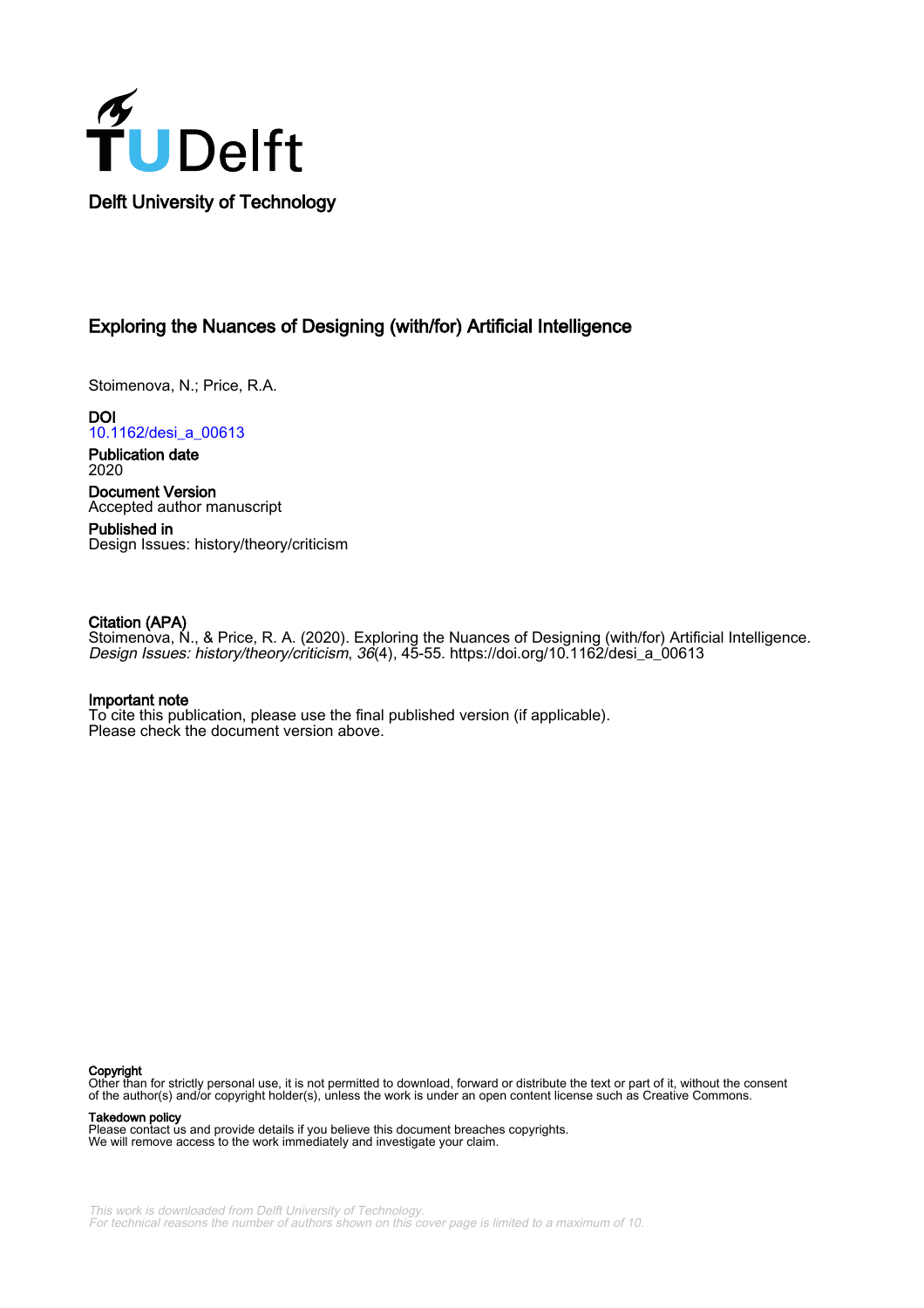# **Exploring the nuances of designing (for/with) AI**

## **Accepted to Design Issues 36(4)**

## **Ir. Niya Stoimenova**

Delft University of Technology Department of Design, Organisation and Strategy n.stoimenova@tudelft.nl

## **Bio**

ir. Niya Stoimenova is a Doctoral Candidate at Delft University of Technology, the Netherlands. Her research focus is two-fold: (1) identifying and addressing the unintended consequences of AI-powered solutions through design and (2) the creation and implementation of organizational structures that support such behaviour. As such, she is particularly interested in the possible future roles design(ers) could play and their potential impact on society.

## **Dr. Rebecca Price**

Delft University of Technology Department of Design, Organisation and Strategy [r.a.price@tudelft.nl](mailto:r.a.price@tudelft.nl)

### **Bio**

Dr Rebecca Price is an Assistant Professor of Transition Design at Delft University of Technology, Netherlands. Dr. Price works with public and private organizations to support the application of design upon complex innovation challenges. While the predominant domain of her work to date has been mobility (aviation, automotive, urban transport), her methodological research in particular holds increasing value to domains related to public health and energy transitions that stem from a sociotechnical perspective of the possibilities of design.

Corresponding Author: [n.stoimenova@tudelft.nl](mailto:n.stoimenova@tudelft.nl)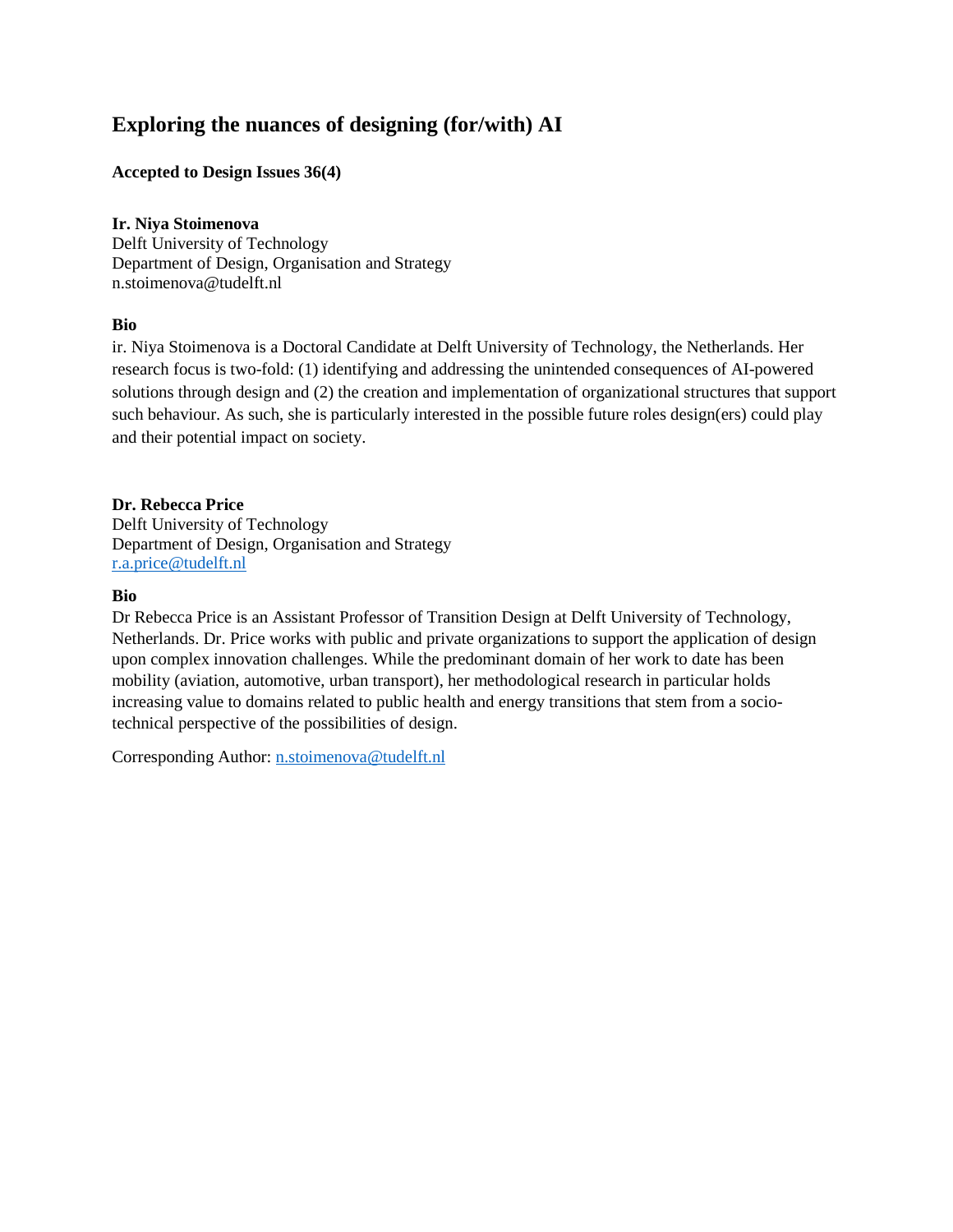#### **Introduction**

For all of the technology advancements since the creation of the internet, the infant stages of a true digital economy are only yet being realised. A fundamental shift in the way society operates is approaching driven by advances in artificial intelligence (AI) (often referred to interchangeably as one of its branches – machine learning (ML)). There are complexities to the incorporation of AI into products, services and systems requiring attention of the design discipline. However, while the technical progress of AI is compelling, there is an observed comparative lack of discourse across the design discipline regarding the topic.

The aim of this article is to shed light on the deeper consequences of AI development for the design discipline. Our rationale is to avoid repeating hype-associated dialogue of utopian/dystopian technology futures. We do undertake scene-setting and review major perspectives within the AI landscape to frame this article. Our emphasis then moves to presenting and discussing technology-related developments in relation to the design movement. We identify that the problems AI-powered solutions address are becoming increasingly broad in scope and inherently wicked. Practical examples are drawn upon to illustrate this point. Yet AI-solutions remain riddled with strong biases that when poorly conceived can cause more damage than good.

A methodological gap emerges from our analysis. We identify that there are fragments of methodological readiness for AI within the design discipline, but these are yet to be connected to meet the nuances of designing with this new subject matter. Nuances such as the challenge of designing to ensure AI-powered artefacts remain safe even as utility evolves over time – both through instructional and machine learning (ML) prompted by the user's interactions and input from a broader system. This article brings together the methodological developments of thing-centred, participatory and human-computer interaction design in order to consider a new approach for designing with AI.

#### **Setting the Scene**

<span id="page-2-2"></span><span id="page-2-1"></span><span id="page-2-0"></span> $\overline{a}$ 

In 2016 an experimental vehicle developed by researchers at NVIDIA performed considerably better than its competitors (Alphabet, Uber, Tesla). Unlike other autonomous vehicles, 'it' learned how to behave on the road by watching a human instead of being provided instructions on how to drive. However, due to the standard way such algorithms are devised, the vehicle's reasoning processes were largely opaque – a mystery even its developers struggled to untangle[.1](#page-2-0) To address the problem, Mariusz Bojarski and colleagues at NVIDIA Corporation, New York University and Google Research developed a simple method for highlighting the parts of the image the algorithm pays attention to.<sup>[2](#page-2-1)</sup> However, the rationale behind why these parts of the image were highlighted remained largely unknown.

#### **The Artificial Intelligence Landscape**

The development of AI is expected to occur in three stages – narrow (weak) AI, general (strong) AI and Artificial Superintelligence or Intelligence Amplification. [3](#page-2-2) Narrow AI, currently achieved and believed by many scientists to be the only possible incarnation of intelligent machines, is bound to one specific field and is incapable of performing tasks outside a preprogramed scope. For example; the way Netflix and Spotify generate recommendations; the use of chatbots to address customer inquiries, and; the way Facebook decides what to curate in the user's newsfeed (although contentiously). While some widely publicised AI implementations tackle more general tasks such as driving a car (Tesla's autopilot) or generating music (IBM's Watson), these examples are still considered a coordination of several narrow AIs.

<sup>1.</sup> Knight, Will. "The Dark Secret at the Heart of AI." *MIT Technology Review.* April 11, 2017.

<sup>2.</sup> Mariusz, Bojarski., Philip Yeres., Anna Choromanaska., Krzysztof Choromanski., Bernhard Firner., Lawrence Jackel., and Urse Muller. "Explaining How a Deep Neural Network Trained with End-to-End Learning Steers a Car." CoRR, (/ 2017).

<sup>3.</sup> Noessel, Christopher. *Designing Agentive technology: AI that works for people*. Rosenfeld Media, 2017.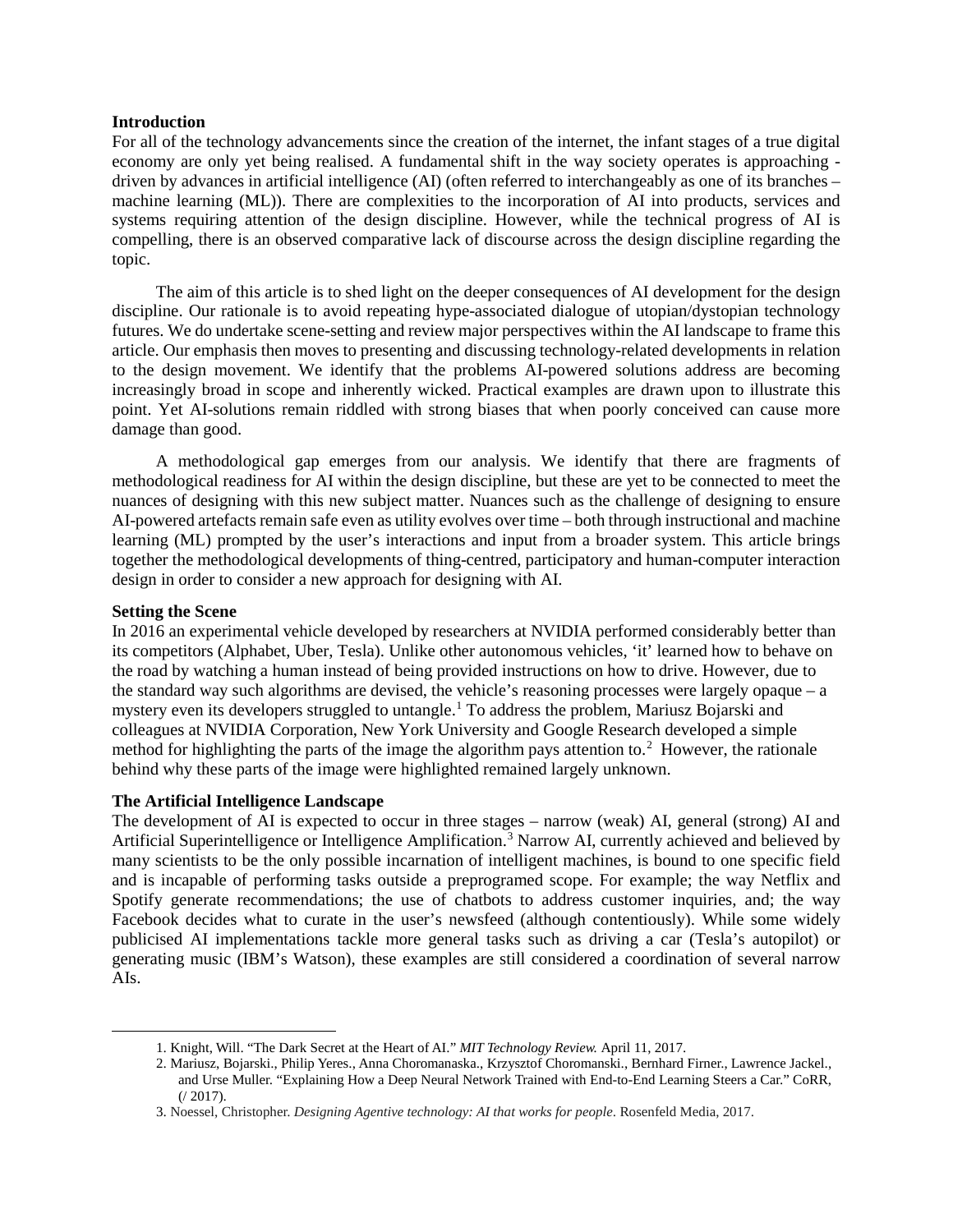The second speculative stage is general AI, which Shulman and Bostrom<sup>[4](#page-3-0)</sup>, researchers at the Future of Humanity Institute at Oxford University define as, ''systems which match or exceed the [intelligence] of humans in virtually all domains of interest.'' A growing number of renowned scientists, philosophers and forecasters predict general AI creation by mid-twenty-first century. It is their belief that accelerating progress in hardware, artificial intelligence, robotics, genetic engineering and nanotechnology make this timeframe achievable.<sup>5</sup> If achievable, the advent of general AI could eventually trigger an event called technological singularity.<sup>[6,](#page-3-2)[7](#page-3-3)</sup> At this time, many scholars and practitioners have argued that the growth of machine intelligence is likely to radically affect civilization.  $8,9,10$  $8,9,10$  $8,9,10$  $8,9,10$ 

Due to its controversial nature, this notion has resulted in two possible dichotomous scenarios for the future. The first predicts the emergence of artificial *superintelligent* agents possessing intelligence reaching far beyond the collective capabilities of all renowned human experts in knowledge fields, including scientific creativity, general wisdom and social skills as suggested by Bostrom and Yudkowsky.<sup>[11](#page-3-7)</sup> This scenario could also be seen as somewhat akin to Georg Hegel's description of the ascent of human culture to an ideal point of absolute knowing.<sup>[12](#page-3-8)</sup> Many prominent entrepreneurs, scientists and philosophers such as Bill Gates, Stephen Hawking, Elon Musk and Sam Harris believe this scenario could lead to human extinction.

The second scenario describes the emergence of a posthuman race, evolved with amplification of human cognitive capabilities.<sup>[13](#page-3-9)</sup> This new race would theoretically overcome existing physical and mental limitations; in the most extreme sense conquer disease, aging and even death.<sup>[14](#page-3-10)</sup> For many, this type of forecasting is uncomfortable and even cause for cognitive dissonance toward the topic. Yet multiple companies are already working to explore this future scenario. Neuralink is working on developing a *neural lace* that is said to improve bandwidth of communication between human brains and machines; Facebook announcing interest in working on enabling people to type with their thoughts<sup>[15](#page-3-11)</sup> and; the start-up CTRL-Labs demonstrating a prototype that allows users to interact with a machine by sending signals through their spinal column. [16](#page-3-12) These technology futures have been confined to the realms of science fiction to date – but now confront us contentiously.

It is plausible that we may never enter the latter two stages of AI development. What is already occurring however, is the integration of narrow AIs into everyday life through new products, services and systems.<sup>[17](#page-3-13)</sup> From the music and news such algorithms recommend to the way devices are unlocked with the user's facial glance. Many services and devices regularly mine user behaviour and contextual data to tailor highly personalised services and experiences. An object like a fridge now understands the user's diet by sensing 'its' own shelf contents and may even purchase weekly groceries. Collectively, a network of home

- <span id="page-3-5"></span>9. Broderick, Damien. *The spike: how our lives are being transformed by rapidly advancing technologies.* (New York, NY: Tom Doherty Associates, 2002).
- <span id="page-3-6"></span>10. Kurzweil, Ray. *The Singularity is Near.* (London: Viking, 2010).

<span id="page-3-3"></span><span id="page-3-2"></span><span id="page-3-1"></span><span id="page-3-0"></span>l

- <span id="page-3-7"></span>11. Bostrom, Nick., and Eliezer Yudkowsky. "The ethics of artificial intelligence" eds in *The Cambridge Handbook of Artificial Intelligence.* (Cambridge University Press, 2014): 316-334.
- <span id="page-3-8"></span>12. Hegel, Georg W.F. *The Phenomenology of Spirit.* (Oxford: Oxford University Press,1977).
- 13. Vinge, Vernor. "The coming technological singularity." *Whole Earth Review*, Winter Issue (1993).
- <span id="page-3-10"></span><span id="page-3-9"></span>14. Harari, Noah Y. *Homo Deus: A Brief History of Tomorrow*. (Harvill Secker, 2015).
- <span id="page-3-11"></span>15. Statt, Nick. "Facebook is working on a way to let you type with your brain" *The Verge.* April 19, 2017.
- 16. Levy, Steven. 2017. "Brain-machine interface isn't sci-fi anymore" *Wired.* September 13, 2017.

<sup>4.</sup> Shulman, Carl., and Nick Bostrom. "How hard is artificial intelligence? Evolutionary arguments and selection effects." *Journal of Consciousness Studies 19,* no. 7-8 (2012): 103-130.

<sup>6.</sup> Eden, Amnon H., James, Moor H., Jonny Soraker., and Eric Steinhart. *Singularity Hypotheses: A Scientific and philosophical assessment.* (Berlin: Springer, 2012).

<sup>7</sup> Vinge, Vernor. "The coming technological singularity: How to survive in the post-human era" *Whole Earth Review,*  (1993).

<span id="page-3-4"></span><sup>8.</sup> Paul, Gregory, S. and Earl Cox. *Beyond Humanity: Cyberevolution and Future Minds.* (Rockland, MA: Charles River Media, 1996).

<span id="page-3-13"></span><span id="page-3-12"></span><sup>17.</sup> Yang, Qian. "The Role of Design in Creating Machine-Learning-Enhanced User Experience." In *2017 AAAI Spring Symposium Series*. 2017.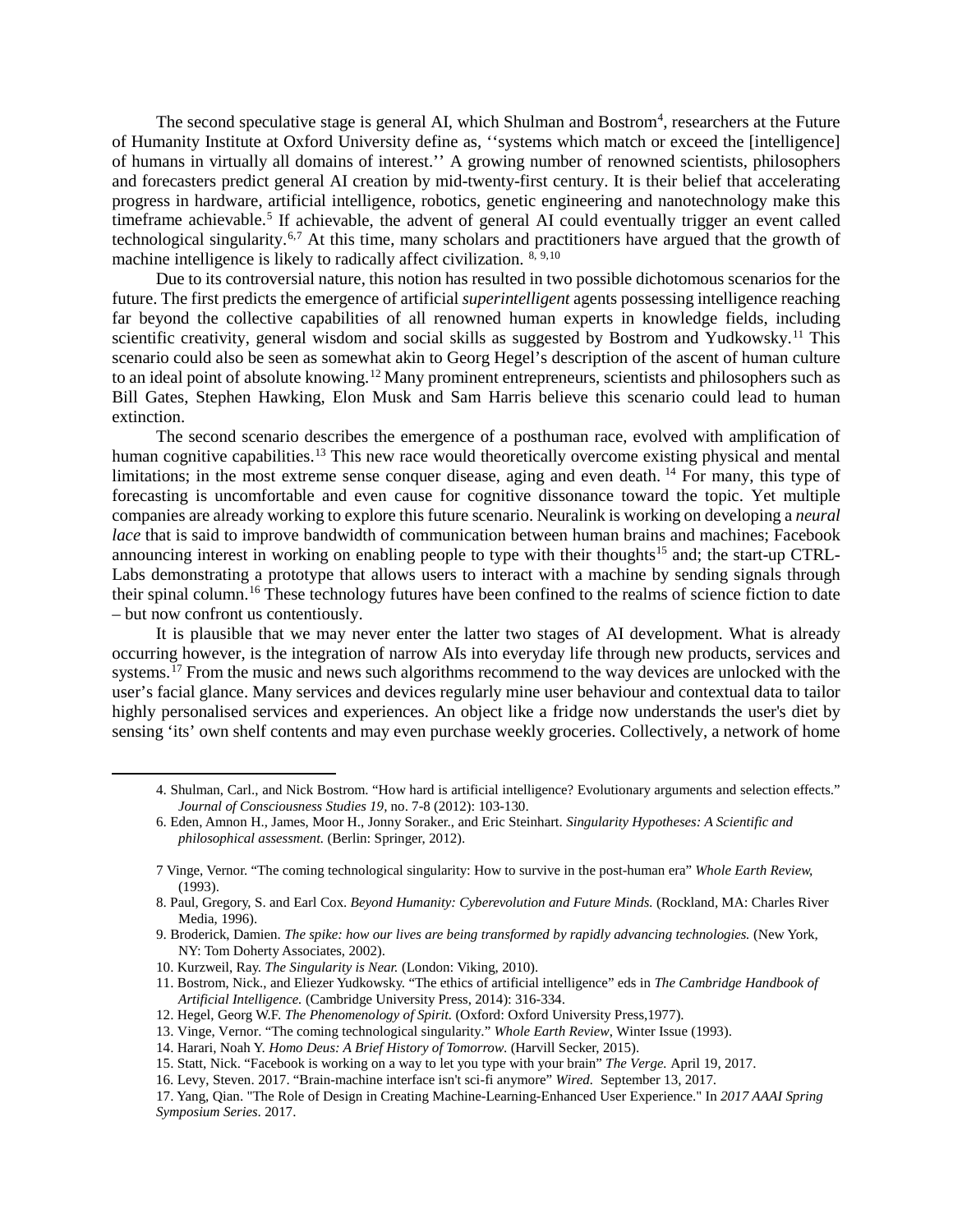appliances supports the user/s to live a fulfilling lifestyle. Identity becomes deeply enmeshed in a nonbiological matrix of machines, tools, codes and semi-intelligent daily objects.[18](#page-4-0) Such technologies are becoming less like tools and more like part of an extended mental apparatus of the person.<sup>[19](#page-4-1)</sup> The maturity and prevalence of this technology has catalysed the notion that 'ML is the new UX'. That is, ML will be the most important way to improve user experience.<sup>[20](#page-4-2)</sup> Such depth of knowledge initiates the transition from highly personalised experiences to personalised realities highlighting the interplay between expert and everyday ideas of appropriate practice. This is not just a practical issue, concerning 'what works' and 'what does not work' under specific circumstances. It holds profoundly ethical implications; who determines what artificial 'doings' that deeply affect how society operates can do. [21](#page-4-3) To unpack this conundrum, we first need to understand the dual nature of AI (ML) problems, even in a narrow state.

#### **Duality of problems in narrow AI**

In April 2018 Ryen White and co-authors from Microsoft Research and Duke University published a paper reporting their initial attempts to create a "simple scalable test that can be used for screening of Parkinson's disease in the community or at home."[22](#page-4-4) The researchers used longitudinal log data from Microsoft's search engine, Bing, to look into the presence and frequency of symptom-related query terms; motor symptoms such as the speed, direction and tremors of cursor movements, and presence of risk factors. Despite still being in a testing phase, their model showed promise in detecting a disease that has a current clinical early diagnosis accuracy of approximately 80%.<sup>[23](#page-4-5)</sup> Similarly, Stanford University researchers devised an algorithm that performed better than radiologists in detecting pneumonia from frontal-view chest X-ray images. [24](#page-4-6) Scientists from Google, Harvard University and Connecticut University created an algorithm that can forecast the aftershock locations of earthquakes and identify, "physical quantities that may control earthquake triggering during the most active part of the seismic cycle."<sup>[25](#page-4-7)</sup> These examples are complemented by advances in self-driving cars and their accompanying new concepts of mobility; anti-aging efforts (e.g. Alphabet's Calico), and optimising agriculture (e.g. FarmLogs). However, while all these models are promising, the consensus within the scientific community is that these initial use cases still require further longitudinal investigation.

ML applications like these are used to automatically detect patterns in data and then use these to predict future data.<sup>[26](#page-4-8)</sup> As such, they inherently solve what Rittel and Webber term as tame problems.<sup>[27](#page-4-9)</sup> Tame problems involve an enumerable set of solutions, clear rules and binary decision mechanisms (true or false). However, what is devised to solve the tame problem of predicting data patterns, transcends its initial boundaries and begins to impact the larger social system in which it is situated. At this point, the tame solution enters and interacts with thewicked environment. According to Rittel and Webber, wicked problems are a "class of social system problems which are ill-formulated" and defined by confusing information, multiple clients and decision makers with conflicting values, and significant ramifications.

<span id="page-4-3"></span><span id="page-4-2"></span><span id="page-4-1"></span><span id="page-4-0"></span>l

<sup>18.</sup> Clark, Andy. "Natural-born cyborgs?." eds In *Cognitive technology: Instruments of mind*. (Springer, Berlin, Heidelberg; 2001): 17-24.

<sup>19.</sup> ibid

<sup>20.</sup>Yang, Qian., John Zimmerman., and Aaron Steinfeld. "Review of Medical Decision Support Tools: Emerging opportunity for Interaction Design." In *Proceedings of IASDR 2015 Interplay,* 2015.

<sup>21.</sup> Kuijer, Lenneke., and Elisa Giaccardi. "Co-performance: Conceptualizing the role of artificial agency in the design of everyday life." In *Proceedings of the 2018 CHI Conference on Human Factors in Computing Systems*, p. 125. ACM, 2018.

<span id="page-4-4"></span><sup>22.</sup> White, Ryen W., P. Murali Doraiswamy., and Eric Horvitz. "Detecting neurodegenerative disorders from web search signals." *Digital Medicine* 1, no. 1 (2018): 8.

<span id="page-4-5"></span><sup>23.</sup> ibid

<span id="page-4-6"></span><sup>24.</sup> Rajpurkar, Pranav., Jeremy Irvin., Kaylie Zhu., Brandon Yang., Hershel Mehta., Tony Duan., Daisy Ding et al. "Chexnet: Radiologist-Level Pneumonia Detection on Chest C-Rays with Deep Learning." *Working paper; arXiv:1711.05225v3*, Cornell University Library, (2017.

<span id="page-4-7"></span><sup>25.</sup> DeVries, Phoebe M.R., Fernanda Viégas., Martin Wattenberg., and Brendan J. Meade. "Deep learning of aftershock patterns following large earthquakes." *Nature 560*, no. 7720 (2018): 632.

<span id="page-4-8"></span><sup>26.</sup> Murphy, Kevin. *Machine Learning: A Probabilistic Perspective*. (Cambridge, Mass, MIT Press: 2012)

<span id="page-4-9"></span><sup>27.</sup> Rittel, Horst W.J., and Melvin M. Webber. "Wicked problems." *Man-made Futures 26*, no. 1 (1974): 272-280.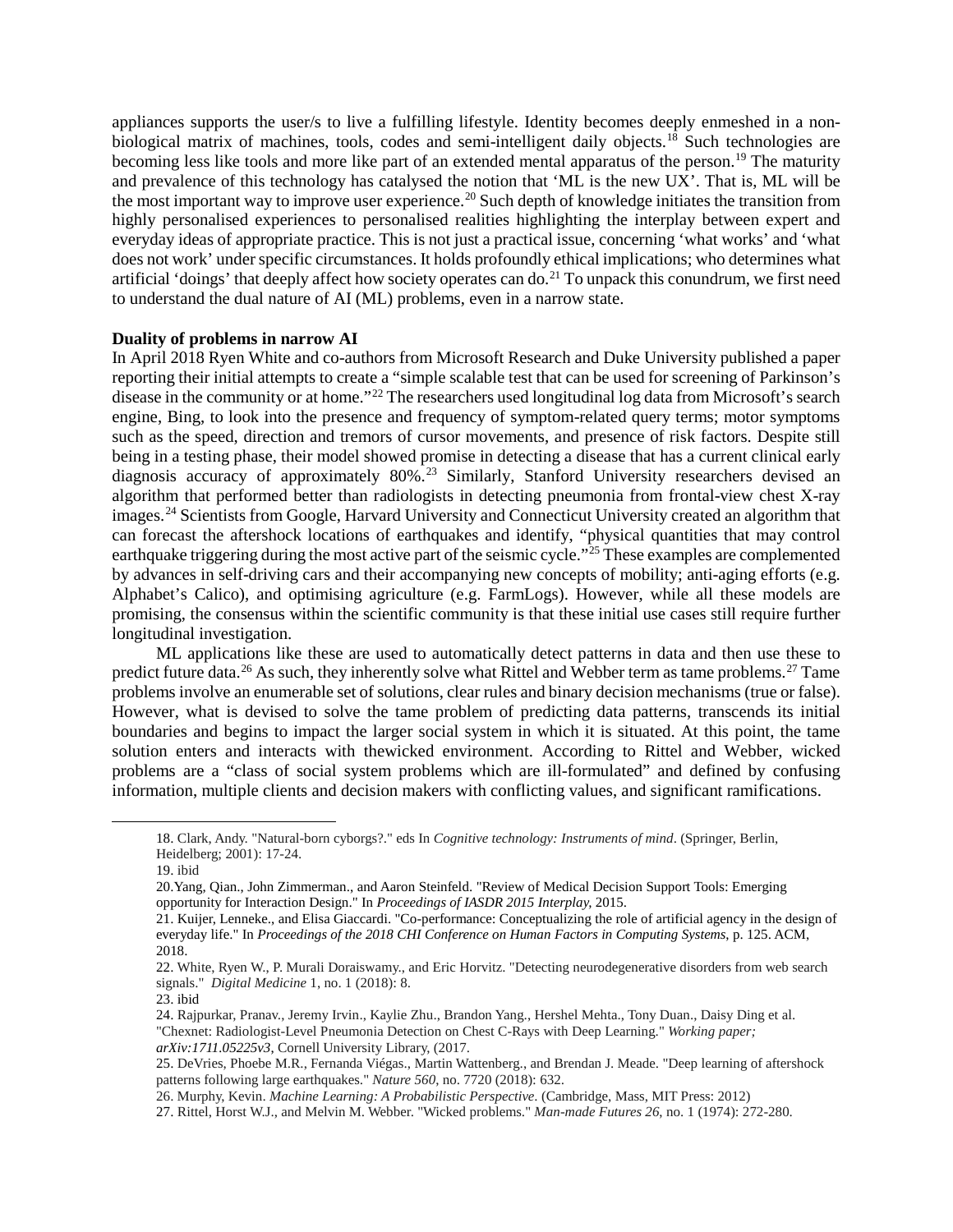To exemplify this transition of AI from tame to wicked problem, we return to the work of White and colleagues. The focus of their study is accurately predicting the presence of factors that signal potential Parkinson's disease. However, their ambition to create a Parkinson's test for community and home use inevitably posits a social problem. The project encounters sensitivities concerning quality of life and mortality. The project responds to the problem formulation – *identify and diagnose*. Yet the information delivery of this type of solution requires careful consideration of the perspectives within allied health system. How does the solution deliver diagnosis? What role do doctors now play when diagnosis is outsourced? How does the solution connect the diagnosed within the allied health service? How might the family require support post-diagnosis? Consequently, there is no enumerable set of potential solutions nor a well-described set of permissible operations. Delivering false diagnosis or delivering diagnosis insensitively could cause significant distress to the community.

In this arrangement, a solution is under pressure to surpass true *or* false criteria (identify and diagnose), and move to an ethical evaluation; right *and* wrong. Yet, as Rittel and Webber note, since "many parties are equally equipped and interested to judge the solution, [sic] none has the power to set formal decisions rules to determine correctness." [28](#page-5-0) Finally, there is no immediate and ultimate test of a solution to the problem that ensures positive impact. Every solution to this problem is a "one-shot operation" and the epitome of a wicked problem described by Rittel and Webber.

Two prominent examples highlight how a tame-problem-solving algorithm may cause distress when interacting with the broader social system. First, the algorithms Google and Facebook use to rank pages and show content. In 2016 these algorithms were used as a tool for mass misinformation and manipulation, resulting in the infamous term "fake news". However, despite both companies' efforts to prevent such situations after the US election in 2016, the spread of fake news after the mass shooting in Las Vegas in October 2017 proved very difficult to prevent.<sup>[29](#page-5-1)</sup> Second, that of ProPublica. In 2016 ProPublica ran an experiment with an algorithm widely used within the US judicial system. The algorithm exhibited deeply-seeded racial biases and proved highly inaccurate, resulting in many falsely identified defendants, described in the work of Julia Angwin and colleagues.<sup>[30](#page-5-2)</sup> In both cases, the ML-powered solutions were driven by data availability and learner performance rather than deliberate vision.<sup>[31](#page-5-3)</sup> Thus, they failed to account for users in various scenarios despite being widely adopted in many newly introduced consumer goods and services. [32](#page-5-4), [33](#page-5-5)

James Guszcza and colleagues from Deloitte in partnership with MIT lab note; "It is by now abundantly clear that, left unchecked, AI algorithms embedded in digital and social technologies can encode societal biases, accelerate the spread of rumors and disinformation, amplify echo chambers of public opinion, hijack our attention, and even impair our mental wellbeing."[34](#page-5-6) While Guszcza and colleagues emphasize reactive auditing of algorithms once implemented to correct wrongful activity, we see great value in the methodological developments within design that stem from a tradition of dealing with wicked problem.

#### **Views on design with AI/ML**

28. ibid

<span id="page-5-4"></span><span id="page-5-3"></span><span id="page-5-2"></span><span id="page-5-1"></span><span id="page-5-0"></span>l

30. Angwin, Julia., Surya Mattu., and Lauren Kirchner. "Machine Bias" *ProPublica,* May 23, 2016.

<sup>29.</sup> Eordogh, Fruzsina "Goolge needs to Blacklist 4 chan During National Crises" *Forbes.* October 3, 2017.

<sup>31.</sup> ibid.

<sup>32.</sup> Amershi, Saleema, Maya Cakmak, William Bradley Knox, and Todd Kulesza. "Power to the people: The role of humans in interactive machine learning." *AI Magazine 35*, no. 4 (2014): 105-120.

<span id="page-5-5"></span><sup>33.</sup> Yang, Qian., John Zimmerman., Aaron Steinfeld., Lisa Carey., and James F. Antaki. "Investigating the Heart Pump Implant Decision Process: Opportunities for Decision Support Tools to Help." *ACM transactions on computer-human interaction : a publication of the Association for Computing Machinery 2016,* no.1 (2016): 4477-88.

<span id="page-5-6"></span><sup>34.</sup> Guszcza, James., Iyad Rahwan., Will Bible., Manuel Cebrian., and Vic Katyal. "Why We Need to Audit Algorithms." *Harvard Business Review,* (2018).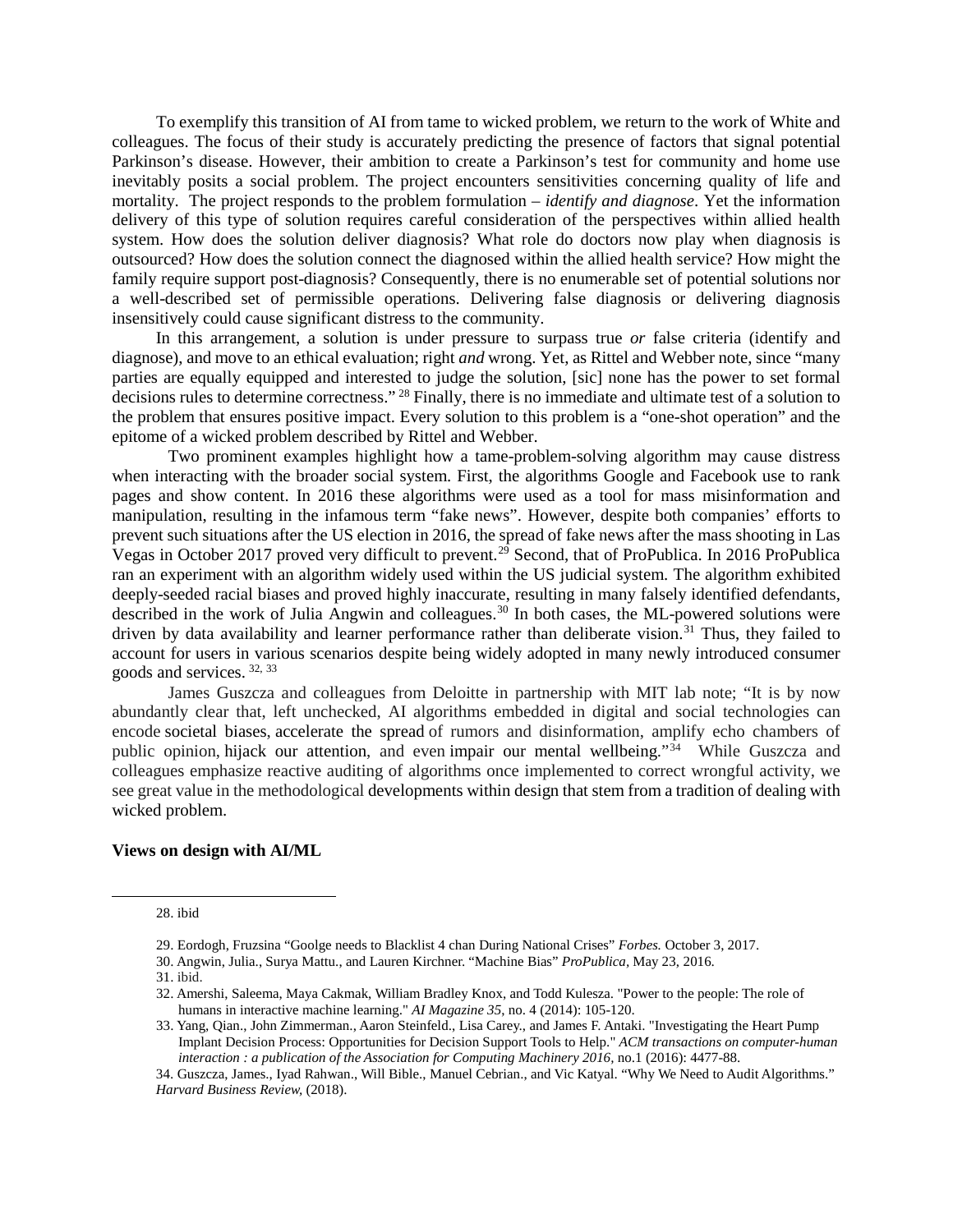Discussion within the design discipline regarding the implications of AI on design is limited, with scholars from human-computer interaction (HCI) thus far taking leadership. Discourse here concerns the best paradigm to approach the new era with two dichotomous views apparent; (1) human-centeredness, and; (2) co-performance. These viewpoints are now described.

A large part of the developments in the history of the HCI field are geared towards designing for human-centeredness.<sup>[35](#page-6-0)</sup> Human-centred design advocates to model users' natural behaviour into interface design so that it becomes intuitive, easier to learn, and with less performance errors.<sup>[36](#page-6-1)</sup> Fundamentally, it is "an affirmation of human dignity…and an ongoing search for what can be done to support and strengthen the dignity of human beings as they act out their lives in varied social, economic, political, and cultural circumstances." [37](#page-6-2) This view is widely adopted both in academia and practice. For instance, to apply these principles to designing solutions driven by AI, in July 2017, Google officially established their People in AI Research (PAIR) initiative, which aims to conduct, "fundamental research, invent new technology, and create frameworks for design in order to drive a humanistic approach to artificial intelligence".<sup>[38](#page-6-3)</sup> Consequently, they regularly release projects and resources that help designers become acquainted with the possibilities AI offers.

Another prominent design company that announced their intention is IDEO. In late 2017 IDEO acquired the data science company Datascope with the ambition to, "create an offering we're calling D4AI: Design for Augmented Intelligence, which will be able to extend the capabilities of humans in a way that feels natural to them."[39](#page-6-4) In addition, Microsoft is already applying their inclusive design principles to the development of AI. [40](#page-6-5)

A recently introduced paradigm on the role design can play in the creation of solutions powered by ML is that of co-performance. Unlike the human-centredness view, the artefact in what Kuijer and Giaccardi<sup>[41](#page-6-6)</sup> term as co-performance, is seen as "capable of learning and performing a social practice together with people." There is a direct link between decisions made during the design process and use practices carried out after. The locus of design is thus shifted towards solutions that allow for a recursive relation between design and use, allowing more room for evolving complementary capabilities and doings. Kuijer and Giaccardi argue that the concept of co-performance shows potential to be developed into a range of design approaches and tools that can aid designers of computational artefacts acknowledge that appropriate practice varies over situations and changes over time. The project *Resourceful Aging*, funded by the Netherlands Organisation for Scientistic Research demonstrates how ethnographic research paired with insights from co-performing household 'things' offers a way to design with ML. The project led to the design of data-enabled products, services propositions and simple interventions that promoted the vision; *ageing is an achievement and should be celebrated.*[42](#page-6-7) The question still remains; how might these products, services and systems grow with users in surprising and delightful ways overtime; without diverging unintendedly toward harm.

#### **Infrastructure as a necessary design material**

<span id="page-6-3"></span><span id="page-6-2"></span><span id="page-6-1"></span><span id="page-6-0"></span> $\overline{a}$ 

<sup>35.</sup> Noessel, Christopher. "Designing Agentive technology: AI that works for people". *Rosenfeld Media*, 2017.

<sup>36.</sup> Oviatt, Sharon. "Human-centered design meets cognitive load theory: designing interfaces that help people think." In Proceedings of the 14th ACM international conference on Multimedia, pp. 871-880. ACM, 2006.

<sup>37.</sup> Buchanan, Richard. "Human dignity and human rights: Thoughts on the principles of human-centered design." *Design Issues 17*, no. 3 (2001): 35-39.

<sup>38</sup> Wattenberg, Martin., and Fernanda Viégas. "PAIR: the People + AI Research Initiative," The Keyword (blog), Google, July 10 2017. https://www.blog.google/technology/ai/pair-people-ai-research-initiative/.

<span id="page-6-4"></span><sup>39</sup> Budds, Diana. "Exclusive: Ideo's Plans to Stage an AI Revolution." *Fast Company,* 17 October, 2017.

<span id="page-6-5"></span><sup>40.</sup> Chou, Joyce., Oscar Murillo., and Roger Ibars. "How to Recognize Exclusion in AI." Medium (blog) Microsoft, September 26, 2017. https://medium.com/microsoft-design/how-to-recognize-exclusion-in-ai-ec2d6d89f850.

<span id="page-6-6"></span><sup>41.</sup> Kuijer, Lenneke., and Elisa Giaccardi. "Co-performance: Conceptualizing the role of artificial agency in the design of everyday life." In Proceedings of the 2018 CHI Conference on Human Factors in Computing Systems, p. 125. ACM, 2018.

<span id="page-6-7"></span><sup>42.</sup> Nicenboim, Iohanna., Elisa Giaccardi., and Lenneke Kuijer. 2018. "Designing Connected Resources for Older People." In Proceedings of Designing Interactive Systems Conference 2018 - DIS '18. ACM Press.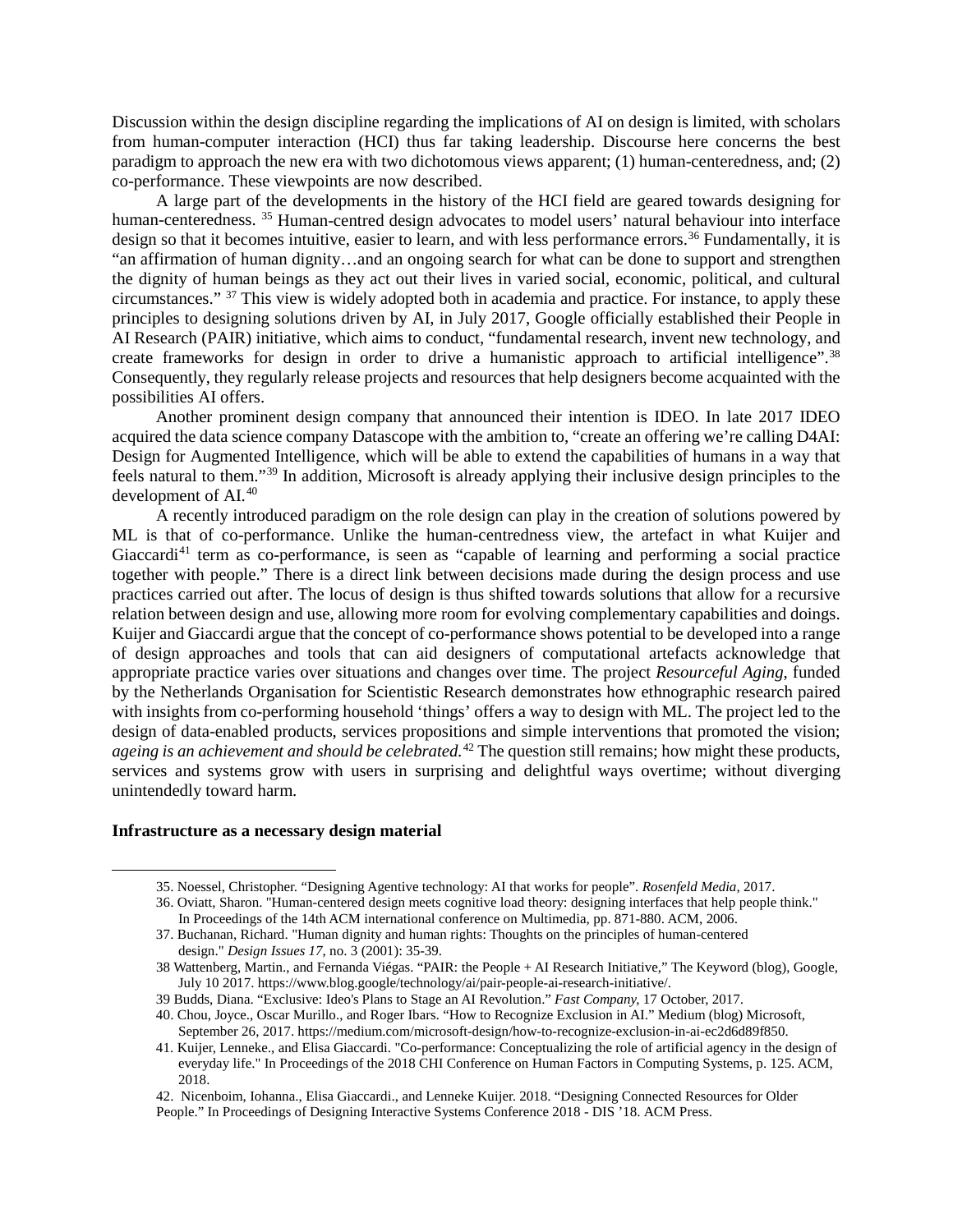We have introduced the notion of ML-powered solutions inadvertently transitioning into the area of wicked problems and the design as a discipline that can address this transition. However, choosing to view the problems ML addresses both deliberately or inadvertently as either tame or wicked means that an important aspect of AI's dual nature is overlooked. To be able to fully mitigate undesirable outcomes whether in the narrow state of AI or its possible incarnations, a holistic view must be adopted.

We turn to the construct of *infrastructure* as a means to simultaneously address tame and societal issues in AI. Prominently discussed by Star and Ruhleder,<sup>[43](#page-7-0)</sup> infrastructure is a combination of interrelated social, technical and organizational arrangements.<sup>[44](#page-7-1)</sup> As such it is composed of a complex matrix of objects and standards without absolute boundary or a priori definition. [45](#page-7-2) The construct is familiar to the design discipline. An active area in the field of Participatory Design has been built around the notion of infrastructuring. [46](#page-7-3) Bjögvinsson and colleagues define infrastructuring as an opportunity to extend design towards an open-ended, long-term, and continuous process. [47](#page-7-4) The approach facilitates the emergence of new design opportunities by deliberately designing indeterminacy and incompleteness into solutions.<sup>[48](#page-7-5)</sup> This leaves space for unanticipated events and performances so that solutions designed at project time can design boundary-objects (infrastructure) supportive of future design (at use time); essentially creating a chain of one design after another.

This notion of design after design<sup>[49](#page-7-6)</sup> is well-suited to the nature of AI-powered solutions where users' regularly develop their own functionality, teaching an algorithm their preferences to create highlypersonalised experiences. Choosing which songs to play, for how long and how often to listen to them, the user implicitly instructs a platform like Spotify to adapt to his/her needs; designing after it has been designed. This symbiosis between tame and wicked problems complemented by inadvertent designingafter-design can be made explicit by deliberately building infrastructure. To realise this proposition, we deconstruct the three main dimensions of infrastructure identified in literature and offer ways to build structures that can support the notion of design-after-design. These elements are: social, organizational and technological.

#### *1. Social*

<span id="page-7-2"></span><span id="page-7-1"></span><span id="page-7-0"></span>l

The design discipline is already well-equipped to deal with this element through human-centeredness or co-performance perspective. However, there is still progress needed toward devising AI use cases that carefully consider human sensitives; both functional and ethical. The efforts of Microsoft, Google and IDEO are geared toward precisely this. A series of use cases by Microsoft Inclusive Design[50](#page-7-7) exploring the requirements of an AI chatbot in various scenarios where children interact with the technology, discerned how design could be applied to identify and reduce bias – a practicality of design advocated by Jeanne Liedtka.<sup>[51](#page-7-8)</sup> Joyce Chou and colleagues at Microsoft argue that design as an activity plays a critical role in developing an ethical framework based on human requirements for all potential users, not just a lead user

<sup>43.</sup> Star, Susan Leigh., and Karen Ruhleder. "Steps toward an ecology of infrastructure: Design and access for large information spaces." *Information Systems Research 7*, no. 1 (1996): 111-134.

<sup>44.</sup> Bødker, Susanne., Christian Dindler., and Ole Sejer Iversen. "Tying knots: Participatory infrastructuring at work." *Computer Supported Cooperative Work 26*, no. 1-2 (2017): 245-273.

<sup>45.</sup> Star, Susan Leigh. "Infrastructure and ethnographic practice: Working on the fringes." *Scandinavian Journal of Information Systems 14,* no. 2 (2002): 6.

<span id="page-7-3"></span><sup>46.</sup> Karasti, Helena. "Infrastructuring in participatory design." In Proceedings of the 13th Participatory Design Conference: Research Papers-Volume 1, pp. 141-150. ACM, 2014.

<span id="page-7-4"></span><sup>47.</sup> [Bjögvinsson, Ehn.](https://www.mitpressjournals.org/author/Bj%C3%B6gvinsson%2C+Erling), and [Hillgren.](https://www.mitpressjournals.org/author/Hillgren%2C+Per-Anders) "Design Things and Design Thinking." 2012.

<span id="page-7-5"></span><sup>48.</sup> Hillgren, Pers-Anders., Anna Seravalli., and Anders Emilson. "Prototyping and infrastructuring in design for social innovation." *CoDesign 7,* no.3-4 (2011): 169-183.

<span id="page-7-6"></span><sup>49.</sup> Bjögvinsson, Erling., Pelle Ehn., and Per-Anders Hillgren. "Design things and design thinking: Contemporary participatory design challenges." *Design Issues 28*, no. 3 (2012): 101-116.

<span id="page-7-7"></span><sup>50.</sup> Chou, Joyce. , Oscar Murillo, and Roger Ibars. "What the Kids' Game 'Telephone' Taught Microsoft About Biased Ai." *Co.Design*, October 12, 2017.

<span id="page-7-8"></span><sup>51.</sup> Liedtka, Jeanne. "Perspective: Linking Design Thinking with Innovation Outcomes through Cognitive Bias Reduction," *Journal of Product Innovation Management 32,* no. 6 (2015): 925-938.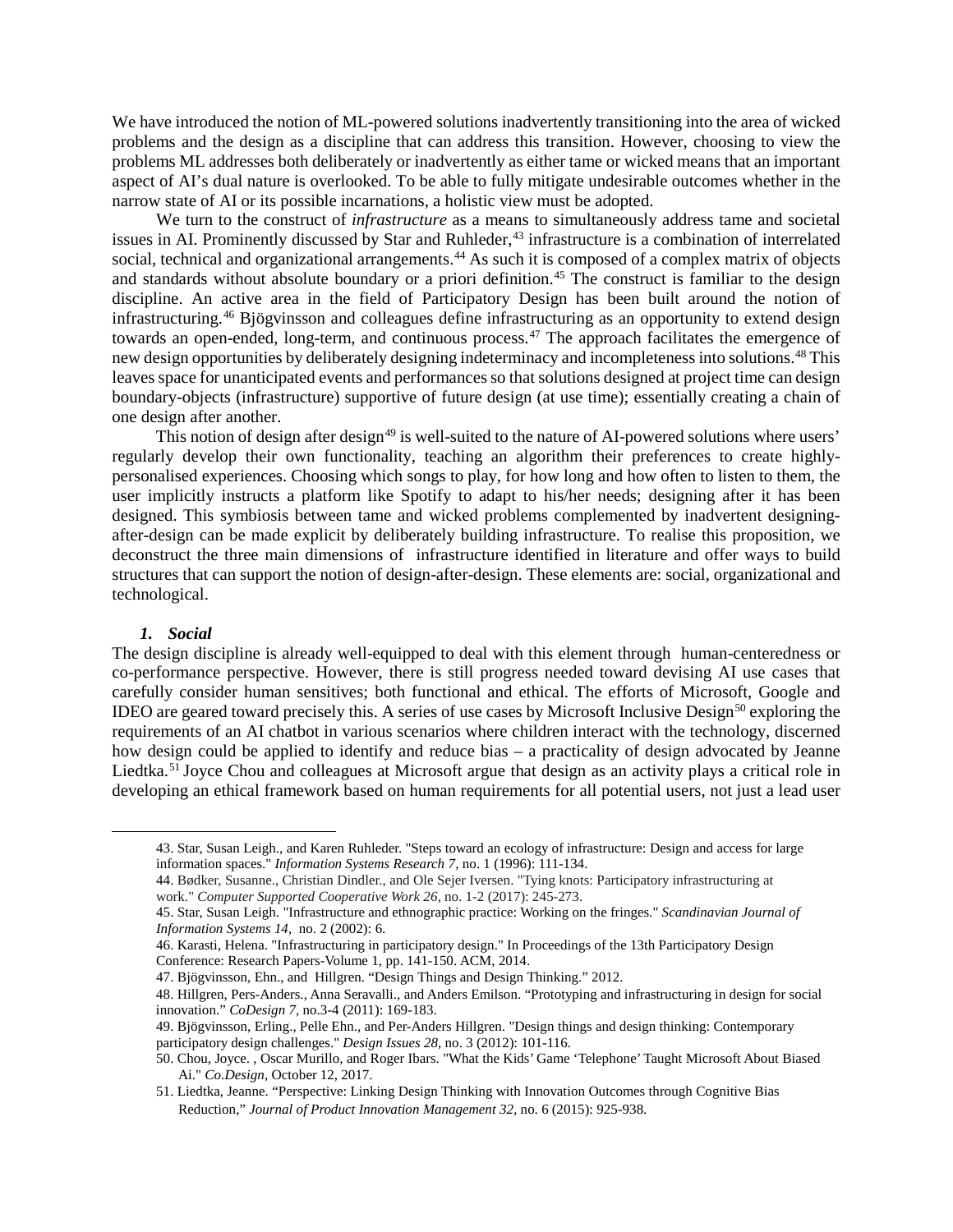or set of users.<sup>[52](#page-8-0)</sup> Moreover, design encourages deeper consideration of the user's desires and emotions in context – with intention to build knowledge beyond preliminary user requirements. Where physical prototypes are not possible; Peter Lloyd also notes the power of imagination as a means to explore ethical considerations during the design process.<sup>[53](#page-8-1)</sup> Infrastructuring may be a viable first step toward crafting technology use cases that explore social bias in order to mitigate unethical AI-development.

#### *2. Organizational*

To allow for design-after-design, a specific organizational structure that supports adaptability needs to be in place. The discipline has made strides, particularly using Design Thinking, in creating economic impact for businesses. In the context of AI, we contend a viable first step toward creating infrastructure that supports design-after-design to be the adoption of organizational ambidexterity's principles.<sup>[54](#page-8-2)</sup> An increasingly popular construct for achieving long term firm survival,<sup>[55](#page-8-3)</sup> organizational ambidexterity is defined as, "the ability to simultaneously pursue both incremental and discontinuous innovation. (…) Hosting multiple contradictory structures, processes, and cultures within the same firm."[56](#page-8-4) Organizational ambidexterity allows companies to simultaneously manage current business demands and adapt to environmental changes. [57](#page-8-5) We believe one form of ambidexterity in particular, design-led, to be well-suited for a context where a solution is never fully complete, rather in a state of continuous reconfiguration based on new insights.

An alternate funding model for infrastructuring design must also be considered. AI-powered solutions are continuously shape-shifting. The design firm must be attentive to the ethical and legal condition of the solution at any moment. Further, the design firm must be ready, both technically and financially, to intervene and correct an AI-powered solution. While the billable hour funding model is standard practice for design agencies and consultancies, a retainer model could prove to be a better fit for design-client management when dealing with AI. The retainer model allows a design agency to bill their client each annum (or quarterly) to 'retain' their services. The design agency can access this retainer funding to complete scheduled audits of AI-powered solutions on a continuous basis. Where the billable hour model is required again, perhaps for major updates or specific projects, it can be reintroduced as necessary.

### *3. Technological*

<span id="page-8-3"></span><span id="page-8-2"></span><span id="page-8-1"></span><span id="page-8-0"></span>l

To be able to address this part of the infrastructure, designers need to understand the technology (particularly its core – the algorithm) they are going to work with and be able to "converse" with it. Much like one needs to know programming languages such as HTML and CSS to be able to translate their design into a digital product (a website), designers need to understand the "new material" they're going to use. Steps are already being taken in that direction such as multiple emerging meetup groups between AI developers and designers around the world, companies and consultancies publishing their principles on how to design with AI (e.g. Google, IDEO, Microsoft, Fjord) and speculative design exhibitions to give shape to AI's possible incarnations (e.g. IDEO's exhibition Hyperhuman).

However, AI algorithms are oftentimes a mystery even to their own developers. This posits a question: how to understand something that is inherently opaque. We believe initial answers might be hidden in design cognition. At first sight, algorithmic logic appears furthermost detached from the discipline of design. Practically this may be so. Theoretically, formulating algorithms and the nature of design

<sup>52.</sup> Chou, Murillo., and Roger Ibars. "What the Kids' Game 'Telephone' Taught Microsoft." 2017.

<sup>53.</sup> Lloyd, Peter. "Ethical Imagination and Design." *Design Studies 20,* no. 2 (2018): 154-168.

<sup>54.</sup> O'Reilly III, Charles A., and Michael L. Tushman. "Organizational ambidexterity: Past, present, and future." *Academy of Management Perspectives* 27, no. 4 (2013): 324-338.

<sup>55.</sup> Oehmichen, Jana., Mariano L.M Heyden., Dimitrios Georgakakis., and Henk W. Volberda. "Boards of directors and organizational ambidexterity in knowledge-intensive firms." *The International Journal of Human Resource Management 28*, no. 2 (2017): 283-306.

<span id="page-8-4"></span><sup>56.</sup> Tushman, Michael L., and Charles A. O'Reilly III. "Ambidextrous organizations: Managing evolutionary and revolutionary change." *California Management Review 38*, no. 4 (1996): 8-29.

<span id="page-8-5"></span><sup>57.</sup> Mom, Tom J.M., Sebastian P.L Fourné., and Justin J.P Jansen. "Managers' work experience, ambidexterity, and performance: The contingency role of the work context." *Human Resource Management 54*, no. S1 (2015): s133-s153.